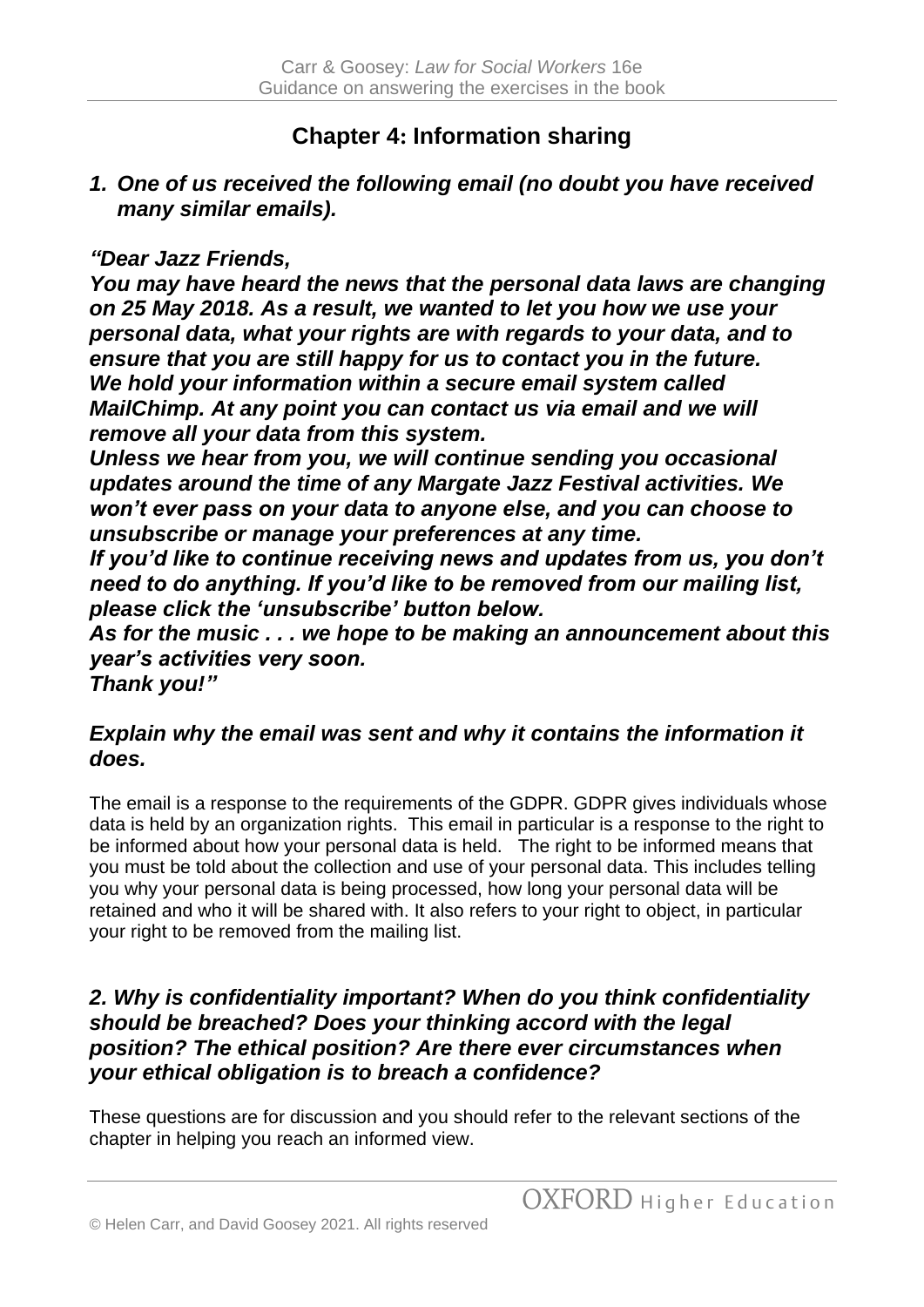You can approach the question from many angles:

- an uncritical approach, for example we protect confidentiality when our Code of Practice tells us to; or
- a principled approach we protect confidentiality because we cannot work effectively with other people if they do not believe we can be trusted not to abuse the information they provide us, but sometimes we have to breach confidentiality to protect vulnerable children or adults (in which case there never was a legitimate expectation of confidentiality)

Or you might take a middle course:

• the European Convention on Human Rights, as interpreted by the European Court of Human Rights and the English and Welsh courts, provides a right to respect for private life, and as an agent of the state I can only interfere with that right in circumstances which are both lawful and proportionate.

The last question is a trick question. You are never in a position to provide a guarantee of confidentiality, and therefore this ethical question does not arise. It is different for lawyers, who are entitled and obliged to guarantee confidentiality, which can only be breached in truly exceptional circumstances.

# *3. In the following circumstances what issues are raised about human rights, your professional responsibilities, and confidentiality? How would you suggest they should be resolved? Do not forget to consider the Human Rights Act 1998 and the Data Protection Act 1998 in preparing your response.*

These questions are not easy. You would always use for guidance any informationsharing protocols which your department has developed, and look at the recommendations of the department's Caldicott guardian. Useful guidance is available on https://www.gov.uk/government/publications/safeguarding-practitioners-informationsharing-advice

#### *4. The Housing Department of a local authority asks the Social Services Department for any information it has about anti-social behaviour by a particular family.*

Even if the request to share information is from a department within the same organization it should only be shared if the information was obtained following an explanation that it would be shared, or if it is lawful to share it, i.e. in accordance with data protection principles, human rights law and common law. Before it could be shared it would have to be in the public interest and be necessary and proportionate. If disclosure is legally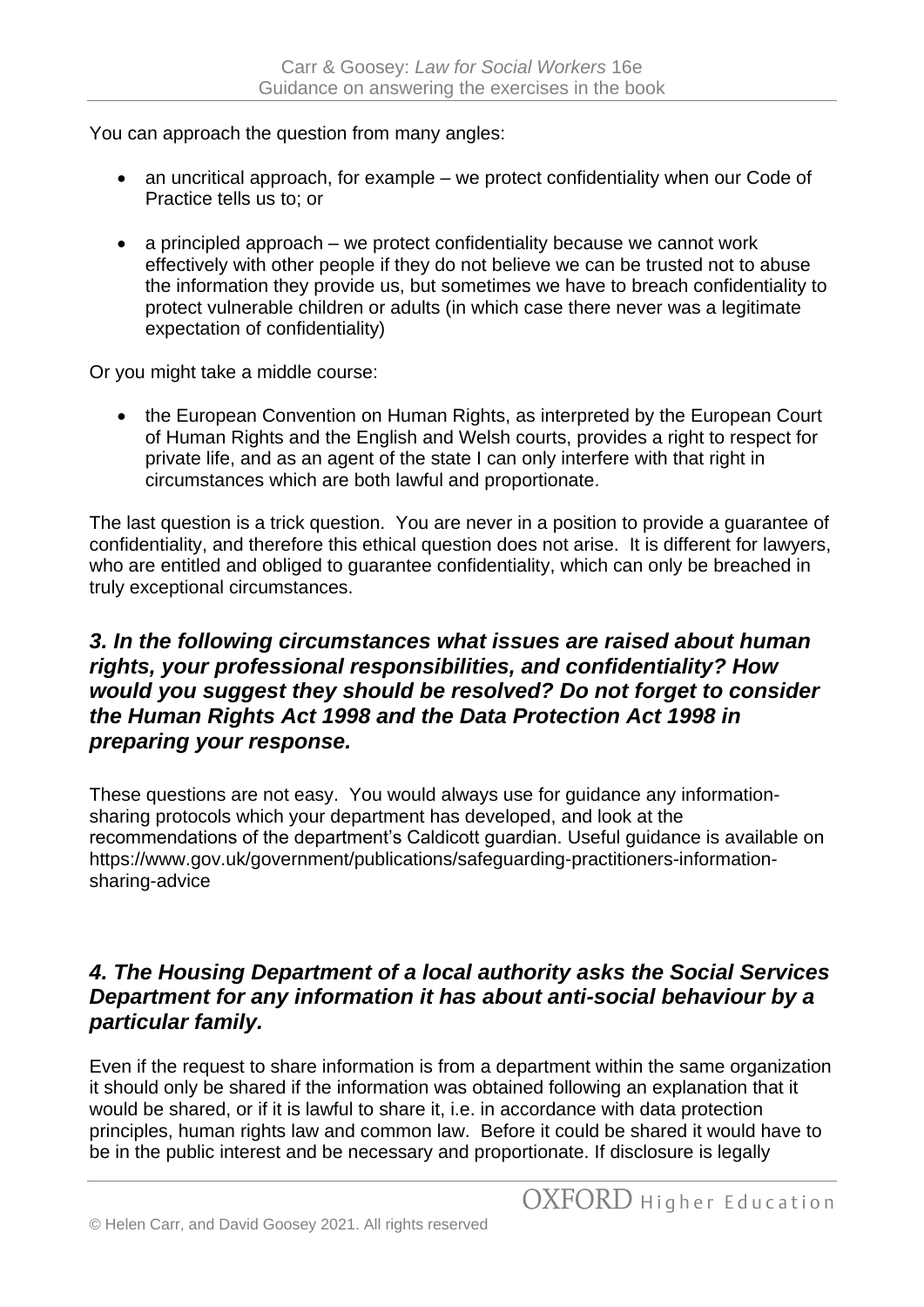justified it should be limited to the amount of information that the other department needs to know. Here you do not know enough about the purpose, but it seems unlikely that it is in the public interest, nor is it likely to be necessary and proportionate.

# *5. An anonymous caller rings social services because she has seen evidence of physical abuse of a child. The local authority asks the family's health visitor for information.*

The health visitor can only share confidential information with the local authority where it is in the public interest to do so. If the child has been injured then it would probably be appropriate to share that information. In such an instance it would be necessary and proportionate. Sharing information simply on the basis of suspicions is likely to be unlawful. Don't forget that the health visitor should only share the information that the local authority needs to know.

# *6. You, a child care professional, tell the head teacher of a secondary school about your concerns for a particular child. The head teacher tells the child's form teacher.*

Whilst you can share confidential information with the person in the school who has responsibility for safeguarding children (probably the head teacher), that information should not go further. You should only be sharing information on a need to know basis with the head teacher. It is arguable that the situation would be different if a parent disclosed confidential information to the head teacher who then discussed it with a teacher. That may be covered by implied consent, i.e. the parent would have understood that information would be shared within the school.

# *7. You suspect Mr X of sexual abuse of his grandchildren. Mr X has found himself accommodation with a housing association who are housing him in a block of flats which also accommodates families. You want to tell the housing association of your concerns.*

If your information is only about suspicions of sexual abuse then you should not share them with the housing association. There is not sufficient public interest to justify infringement of Mr X's privacy. What you need to do is to investigate your concerns properly, and what action you take depends upon the outcome of your investigations.

#### *8. When you were visiting a family you overheard a telephone conversation which indicated that one of the adult children of the family was involved in criminal activities. You want to tell the police but your team leader says that the issue is not serious enough.*

You do not need the permission of your team leader. Section 115 of the Crime and Disorder Act 1998 enables any person to disclose information to a relevant authority for any purposes of the Act if they would not otherwise have the power to do so. Relevant authorities include local authorities, NHS bodies and police authorities. The purposes of